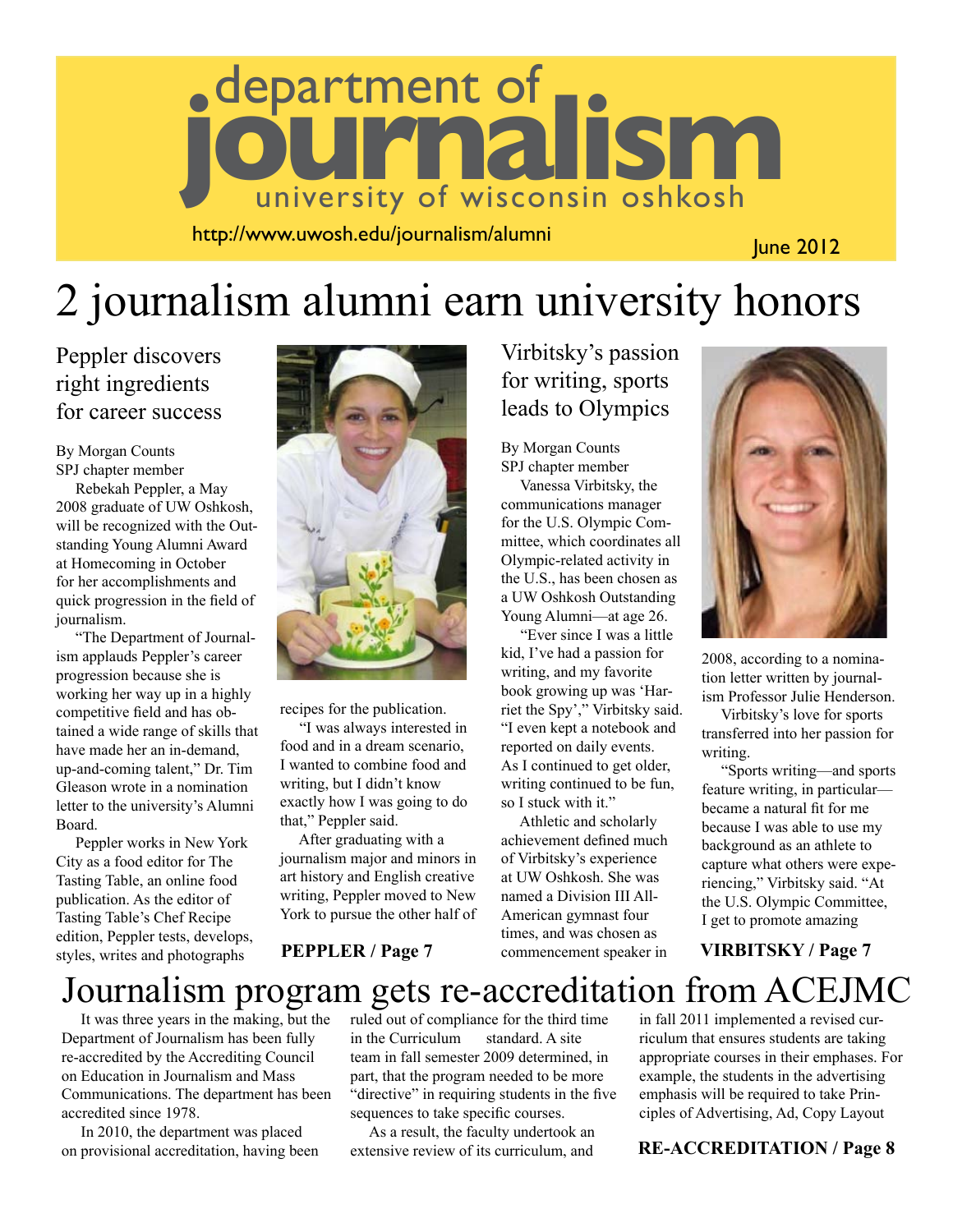## Ad competition students are back at NSAC

 After a two-year hiatus, students in the Strategic Campaigns in Advertising class competed in the district National Student Advertising Competition this spring.

 In the two previous years the campaigns class had taken on local clients, the Grand Opera House in 2010 and the Leach Amphitheater in 2011. Both campaigns proved to be beneficial to the local organizations, which needed a marketing strategy but lacked the resources to finance a professional product.

 Dr. Jin Kyun Lee, however, believed it was time to get the students back in the national competition, where they would be measured against other teams preparing strategies for a national client. The competition this year was sponsored by Nissan, and was focused on multicultural audiences. Teams had to prepare a 32-page marketing campaign and a 20-minute presentation.

 In the District 8 regional competition in Minneapolis in April, the UW Oshkosh team placed fifth among nine universities. The top four teams received recognition, and Oshkosh was 1.5 points behind the fourth-place team.

 But the judges were quite impressed with the Oshkosh team's effort. They presented the team with a Judges' Special Spirit Award plaque, which now resides in the journalism reading room with past ad competition team awards.

 "It was challenging for the students to prepare within three months," Lee said. They had to learn how to complete





This billboard on Jackson Street uses the logo designed by the 2011 advertising campaigns class

their job within that strict deadline. "This provided valuable experience for students preparing for the advertising and marketing field."

 Members of the 2012 NSAC team were: Jaclyn Abler, Panhia Lee, Christine Dickert, Amy Tramonte, Amber Bemis. Katherine Pecora, Ross Penkala, Marisa Bee and Kayla Guns.

 Other teams in the district competition were: North Dakota State University, St. Cloud State University, the University of Minnesota Duluth, the University of St. Thomas, Minnesota State University Moorhead, South Dakota State University, St. Cloud Technical & Community College, and the University of Minnesota Twin Cities.

 The Oshkosh team members held fundraisers to help pay for the competition expenses. They were aided this year by a donation from journalism alumnus Jeff

Griffith, who paid the printing costs for the campaign book. Griffith was a member of several NSAC teams as a student.

 While the return to the NSAC competition, sponsored by the American Advertising Federation, was an important step for the program, the efforts of the 2011 team can be seen today in Oshkosh.

 Jenny McCollian of the Oshkosh Parks Department told journalism social media intern Sheng Lee that elements of the team's plans were going to be used this year to promote the amphitheater.

 "We are having a new Tuesday night concert series at the Leach Amphitheater this summer," McCollian said in an email message. "We are using the name that the campaign class created last year. Our concert series will be called 'Streaming [LIVE] at the Leach-Tuesday night concert series.' We are also using the logo on all of our advertisements and billboards."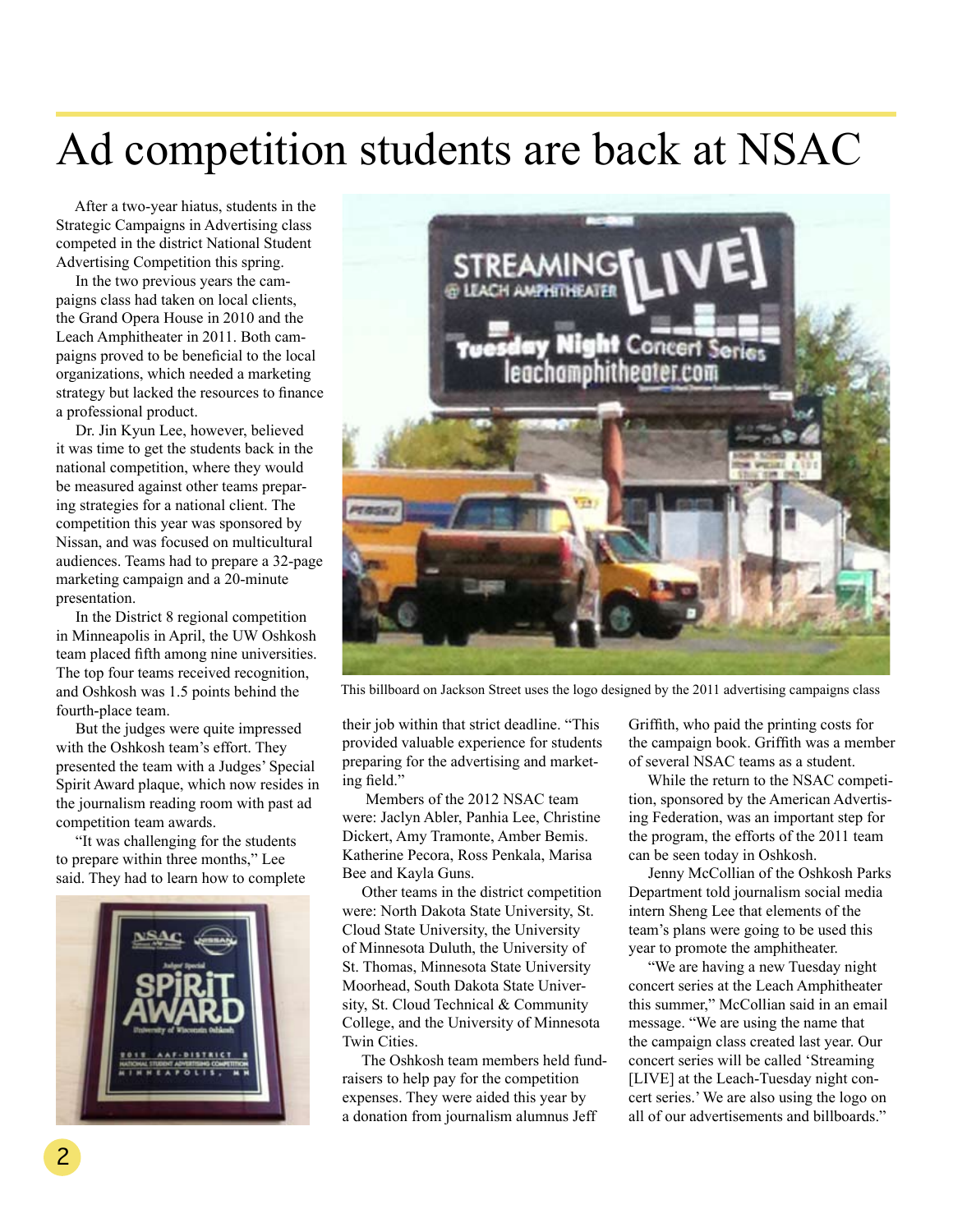## In campaign, Bateman students tackle issue of childhood obesity

#### By Molly Linn

SPJ chapter secretary

 Five journalism seniors took part this year in the annual Bateman competition sponsored by the Public Relations Student Society of America.

 Tim Sluga, a member of this year's team, said the competition focused on childhood and adolescent obesity. The UW Oshkosh students began by researching the topic and then executing a campaign.

 "Once we had an idea of the size of the problem and the area attitudes, we set about raising awareness to help people figure out changes they could make in their lives so hopefully they would be able to turn back the growing problem," he said.

 Sluga said the Bateman judges felt that the team's strategy was too ambitious, and partly because of that did not place in this year's competition.

 "Basically, we were told that we were too ambitious in how we approached raising awareness … and were penalized for doing so even though it was also acknowledged that we accomplished much of what we set out to do," he said.

 Dr. Julie Henderson, the chapter faculty adviser, said she was proud of the different goals and aspects of this year's campaign.

 "I thought the way the students tied fitness to children, information to parents, and technology to college students was quite good," Henderson said.

 Sluga said the team was involved with local elementary schools, including Oaklawn. One of the things he said he is most proud of was having so many students at the schools participate in the competition set up in for them.

 "Every day when a couple of us would visit the school to update the competition we had set up for the kids there were kids waiting to see us, tell us about what they did the night before and seem interested in how their class was doing overall," he said. "That was really neat."

Sluga said he enjoyed working on a public

relations campaign with a group of students and getting involved in the community through it.

 "It makes you step up your game a little bit, which is probably helped a bit by the competitive aspect," he said "This is more than just a grade in a class, it is something that has you battle against other schools from around the nation, and so you don't want to do poorly."

 Henderson said the competition is organized through a journalism class, Public Relations Campaigns. She said the class helps students to experience real-world situations while still in school.

 "There are many classes in the department that are stringent in their requirements, but the Public Relations Campaigns class is the only class in our curriculum that requires students to not only plan a campaign, but actually carry it out and evaluate the results," she said. "This means students have to deal with problems and hurdles that they will face once they graduate. The experience is invaluable."

 She said each year, despite how much time is necessary for the class, she is pleased with the effort her students put in.

 "The class is very difficult, and requires tremendous commitment from the students," she said. "Yet every year I am impressed by how many are willing to devote the time and energy needed to do an outstanding job."

 Sluga said the competition helped to make the community more aware of the journalism department, and it benefited him personally by allowing him to experience this type of campaign and team building.

 "I just hope everyone else in the group feels great about what we did, because the work we put in and the results we accomplished definitely warrant pride in the job," he said.

 Other members of the team were: Jessica Bedore, Danielle Beyer, Lindsey Noack and Derek Schroeder.

 The previous year the Bateman team received honorable mention for its campaign on the topic of financial literacy.



### PRSSA chapter gets new name, honoring Dr. H

 What's in a name? In this case, it is a welldeserved honor for a member of the journalism faculty.

 Student officers in the UW Oshkosh PRSSA chapter asked for and received permission from the governing national organizations to rename the local chapter. It is now known as the Dr. Julie Henderson Public Relations Student Society of America Chapter at the University of Wisconsin Oshkosh.

 Henderson has served as the PRSSA chapter adviser since 1993. She also was PRSSA National Faculty Adviser from 2009-11.

### CEPR: It's official

 The journalism department was notified in the fall that it had received Certification for Education in Public Relations (CEPR) from the Public Relations Society of America.

 A two-member evaluation team was on campus in April 2011, and recommended that the certification be granted. The certification is valid for six years.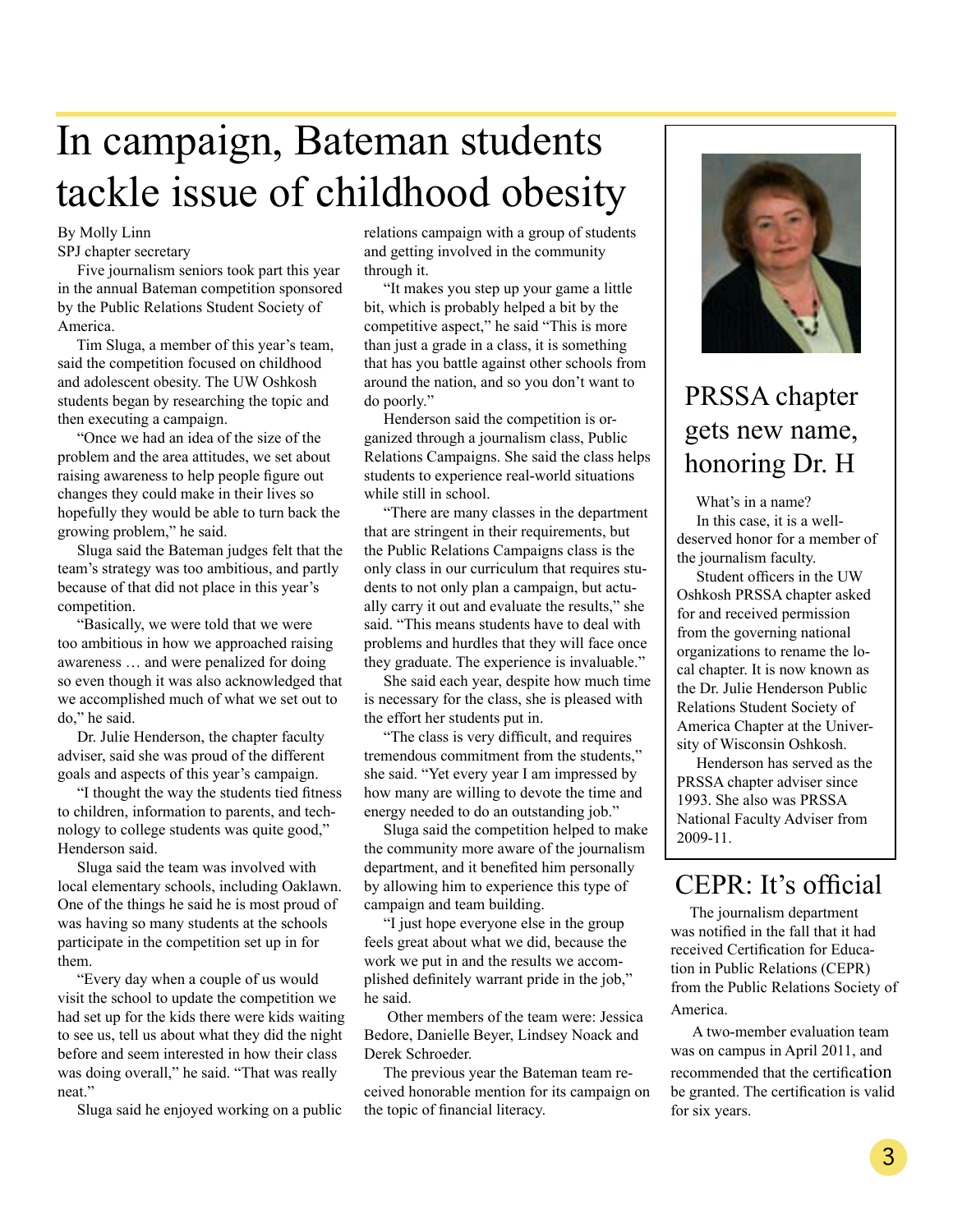### Funding approved for computers in journalism labs

Keeping computers and software up to date for students can be a challenge, especially during tough economic times. Finding the money to keep three labs fully equipped is especially difficult.

As a result, the department's Instructional Resources and Technology Committee prepared a proposal for funding through the university's classroom modernization process. It was determined that new computers were needed in two of the labs

because the ones being used were no longer supported by Academic Computing.

Fortunately for the department, the \$49,335 proposal for 32 new iMac 21.5 inch screen computers and a new Hewlett-Packard color printer was approved. The new equipment will be installed this summer, in time for the start of classes in fall semester.

Because the lab mod proposal was approved, however, the department received no funding for a second proposal, this

one submitted in the College of Letters & Science permanent property process. The department was requesting a new laptop to replace an aging one, two computers for the student workroom, five flip cams, and 16 iPads.

"The computers were our most pressing need, so I can't complain about not receiving money for permanent property," Professor Mike Cowling said. "We will apply again next year for those items."

### Faculty achievements

 Journalism professors at UW Oshkosh used their skills in the field for more than teaching aspiring journalists this past year.

 Faculty members published writings and photographs, presented their work at national conferences, prepared students for national competitions, and worked as professionals in the industry.

 **Professor Mike Cowling,** chair of the Department of Journalism, worked as a copy editor at The New York Times in the summer of 2011. It was the 14th summer that he had worked at The Times. Cowling will be back at The Times again this summer, working on the national/foreign desk.

 **Dr. Vince Filak,** had a research paper published in the Summer 2012 edition of Journalism & Mass Communication Quarterly. Under the heading of Theory and Student Press, the paper is titled "A Concurrent Examination of Self-versus-Others Perceptual Bias and the Willingness to Self-Censor: A Study of College Newspaper Editors and Advisers." Dr. Filak also will be presenting research papers at the AEJMC conference in Chicago this summer.

 **Dr. Tim Gleason,** meanwhile, had seven photographs published in f-stop magazine, an online photography magazine. Among the photographs were "Old Man, White, Cambridge, England," "Johnny Depp's Parking, Oshkosh, WI" and "Cross Men, Madison, WI."

His other accomplishments of 2011-2012 included:

•Authored an article in the Journal of International and Global Studies: "Martin Parr in Mexico: Does Photographic Style Translate?" The article utilizes an online, open-access style to allow readers to see the photographs he discusses.

•Co-authored "Driving the Blues Away: Yuan and Letting Go in Wong Kar-Wai's 'My Blueberry Nights' " with Elizabeth C. Crawford and Nan Yu. It was published in Asian Cinema, 2012.

•Presented a paper, "A Pain in the Neck: News Reporting on Graves' Disease," for the Medical Humanities Area of the Popular Culture Association in Boston, April 2012.

**•**Completed a Faculty Development Program teaching grant on HDR photography, which led to a re-photography project involving his Media Photography II class, IMC and the University Archives.

 **Dr. Sara Steffes Hansen** will be on a panel titled "Social Media, Games and Advertisers: Industry Planning and Research Activities" at AEJMC. Other panelists will be Anne Enright, senior vice president and digital director of Starcom, and Dr. Jin Lee. Dr. Tim Gleason will be the moderator.

 **Dr. Julie Henderson** served on two boards, as a director-at-large on the board of the Educators Academy of the Public Relations Society of America, and as an editorial reviewer for Revista Romana de Marketing (Romanian Marketing Journal). Her other achievements: •Co-authored a chapter, "Practitioner to Professor," in the book "Learning to Teach: What You Need to Know to Develop a Successful Career as a Public Relations Educator" with Dr. Donald Schwartz. Published by PRSA, 2004. Revised 2009, 2012.

•Selected to present at the 15th International Public Relations Research Conference in Miami in March 2012. She presented "Shared Values: An Examination of the Codes of Ethics of Mass Media-Related Associations." •Presented "Social Media for the Social Good: Incorporating Reverse Mentoring Into the Classroom" to the Educators Academy at the International Public Relations Conference in Orlando October 2011.

 **Dr. Jin Lee** made or will make these academic presentations: •"Engagement Ads in Social Network Games: Persuasion Knowledge and Consumer Choices to Send Marketer-Generated eWOM to Friends." Paper written with Dr. Sara Steffes Hansen was accepted for the 2012 Association for Education in Journalism and Mass Communication conference in Chicago.

•"Strategic Brand Alliance in Magazine Ads." Paper presented at 2012 International Advertising and Integrated Marketing Communications (IAIMC) conference in Anaheim, Calif.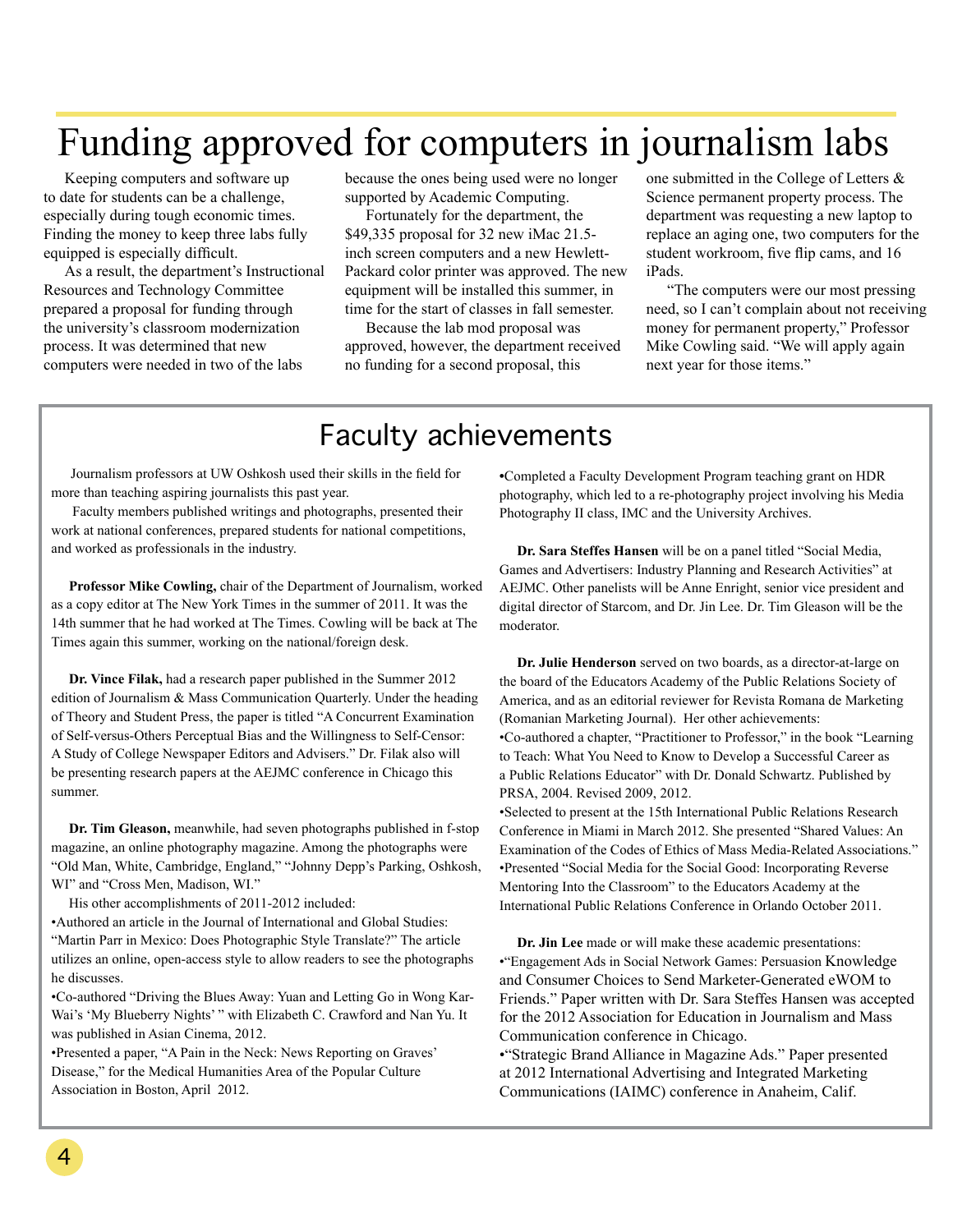

Kappa Tau Alpha inductees

Three students were inducted in May into Kappa Tau Alpha, a national honor society for achievement in journalism. From left, Hajra Ahmad, Danielle Beyer and Lindsey Noack.

## Advance-Titan earns top award for excellence

 The Wisconsin Newspaper Association named The Advance-Titan the state's top non-daily student newspaper this year.

 The first-place finish was one of two major awards the paper won in the WNA's Better College Newspaper Contest. Elise Stuebs took home first place in the Column Writing category for her piece, "Virtual reality becomes replacement for human interaction."

 The A-T's overall win marked the first time the paper had earned a top-paper nod in this contest.

 The award added to the collection of honors the student paper had received a year earlier.

 One of those awards was the Associated Collegiate Press Best of Show. Shortly after receiving that award at a conference in Louisville, the paper was recognized as one of the top 50 student publications by eCollegeFinder.org.

 Dr. Vince Filak is the faculty adviser for the A-T.

### Journalism website redesigned to include new features

#### By Molly Linn SPJ chapter secretary

 The journalism department worked with the Integrated Marketing and Communications office during the year to create a revised website to match other UW Oshkosh websites and improve navigation.

 Dr. Jin Kyun Lee, the chair of the department's Instructional Resources and Technology Committee, said the new website was important for the because it now features the most updated information regarding the department and its curriculum.

 He said it was also significant because it is consistent with the university's brand.

 "It was important for our department to move to the Plone system so that the look and feel of our department website is consistent with other departments and programs at the university level," Lee said.

 The new site features information about journalism majors, minors and emphases, faculty and staff, student organizations, opportunities, internships, alumni, awards and honors, and the Northeastern Wisconsin Scholastic Press Association (NEWSPA).

 "Most importantly, potential students and their parents are very likely to access our website and it will give them a good first impression of our department," Lee said.

 Professor Mike Cowling, the chair of the journalism department, said a key benefit of the website is the design itself, which includes links to the program's Facebook, Twitter, YouTube, Wordpress and LinkedIn sites.

"It is easier to navigate with key section

fronts listed on the left side of the home page," he added.

 Lee said another feature of the redesigned site are the descriptions and syllabuses for the journalism classes offered.

 "As a professor teaching advertising, our website provides brief descriptions of courses that I teach," Lee said. "Also, students can download course syllabuses whenever they need. This will help students see the big picture of classes."

 Cowling said another feature is the ability the faculty members have to include more information through links to their individual websites and class material.

 "It provides the faces and updated details available to current and prospective students who want to know more about a faculty member or to contact him or her," he said.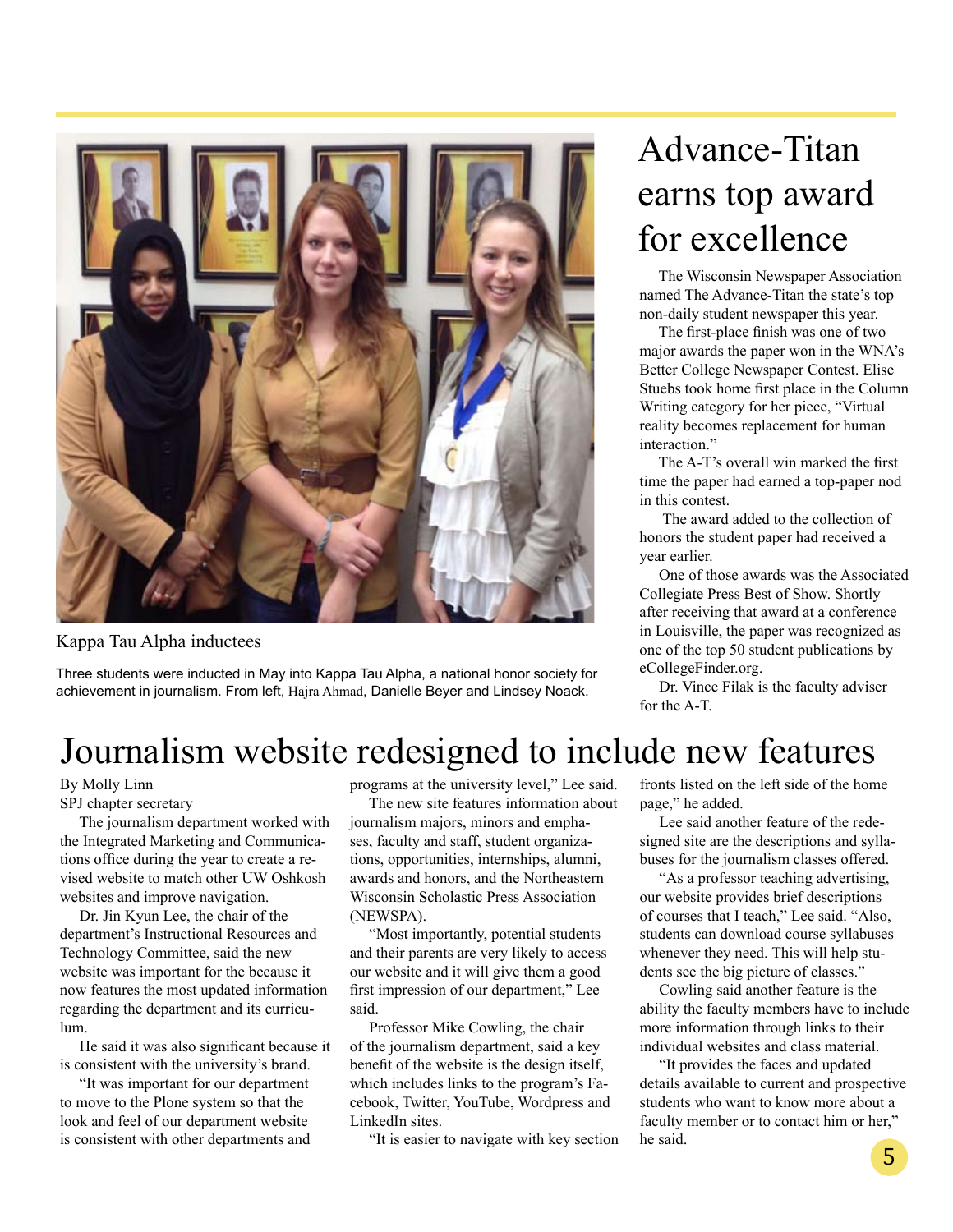## A special reunion - a decade in the making

By Jeremy Ott SPJ chapter president

 The last official alumni reunion held by the Department of Journalism was in 2001. A lot had changed in the profession and in the program at Oshkosh during the intervening 10 years, so it was decided that another reunion was long overdue.

 In October 2011, the department hosted a special two-day reunion event in its new facilities in Sage Hall. The festivities included a tweet-up session, a panel discussion, an awards banquet where three journalism alumni were honored, and an open house.

 "With the department's move during the summer to the new academic building, it seemed like the perfect time to invite our alumni back to campus," said Professor Mike Cowling, chair of the department. "Keeping in touch with alumni and making them feel welcome is important, and we needed to re-establish that connection"

 Several special features were created as part of the reunion, including "Your Lead," where alumni sent in remembrances of their years in the program, a special room with memorabilia including old copies of the Quiver yearbook and the Advance-Titan newspaper, and a slide show where a series of photos over the years were put to music and continuously run in one of the computer labs.

 Troy Janisch led the tweet-up session on Friday afternoon, Oct. 21. That was followed by a panel discussion on the state of journalism today. The panel members were Pat Stiegman of ESPN digital, Mike Fredrick of Bader Rudder in Milwaukee, Laura Denissen of Harley Davidson in Milwaukee, and Mary Callen of the Wisconsin Newspaper Association in Madison. The panel session was videotaped and can be seen on the department's YouTube site.

 At the Alumni Association awards dinner that evening, Stiegman received the Distinguished Alumni Award, Fredrick



Kate Briquelet at a display of lead type at Homecoming

received the Outstanding Young Alumni Award, and Lori Krauss received the Outstanding Young Alumni Award.

 On Saturday morning, Oct. 22, a special ceremony was held as part of an open house in the journalism department. Current and past faculty, student club leaders, and alumni in attendance were recognized. Tours also were given of the department's new facilities, including the digital photo lab.

 Emily Miels, a journalism major and editor of the Advance-Titan, said the events were useful.

 "I thought it was a lot of fun and very inspiring," Miels said. "It was interesting to see how far the journalism department has come and how much everything has changed… . It was a great way for the current students, alumni and faculty to connect and swap stories."

 The department's program assistant, Cindy Schultz, who worked with Professor Cowling and Dr. Sara Steffes Hansen in doing much of the reunion planning, echoed Miels' comments. Schultz added, however, that she wished more students had participated.

 "It was a great day," Schultz said. "I wish that we could have had more involvement from not only alums, but also from our own majors and minors. There was a lot of information that was shared from very valuable resources in regard to what they look for when hiring. What an awesome way to network, and so many students missed out on that opportunity."

 In order to find out what the alumni thought of the Homecoming reunion, Schultz said the department is preparing questions related to the even as part of a survey.

 "We are about to do an alumni survey where we ask alums for feedback about the day," Schultz said.

"Also we are inquiring as to how often they would like to see an event honoring them in the future."

 The idea of having reunions on a regular basis would be beneficial, Miels said.

 "I think it's a great opportunity for students and is definitely something that should continue," Miels said. "It was inspiring to hear what alumni of the program have accomplished in their careers."

 Miels plans on graduating in December 2013, and said that returning for a reunion will definitely be a priority.

 "I owe a lot to the professors, the journalism department and UW Oshkosh in general for all the opportunities and support they've given me already," Miels said. "I'd love the opportunity to stay connected with them as well as help and inspire other young journalists."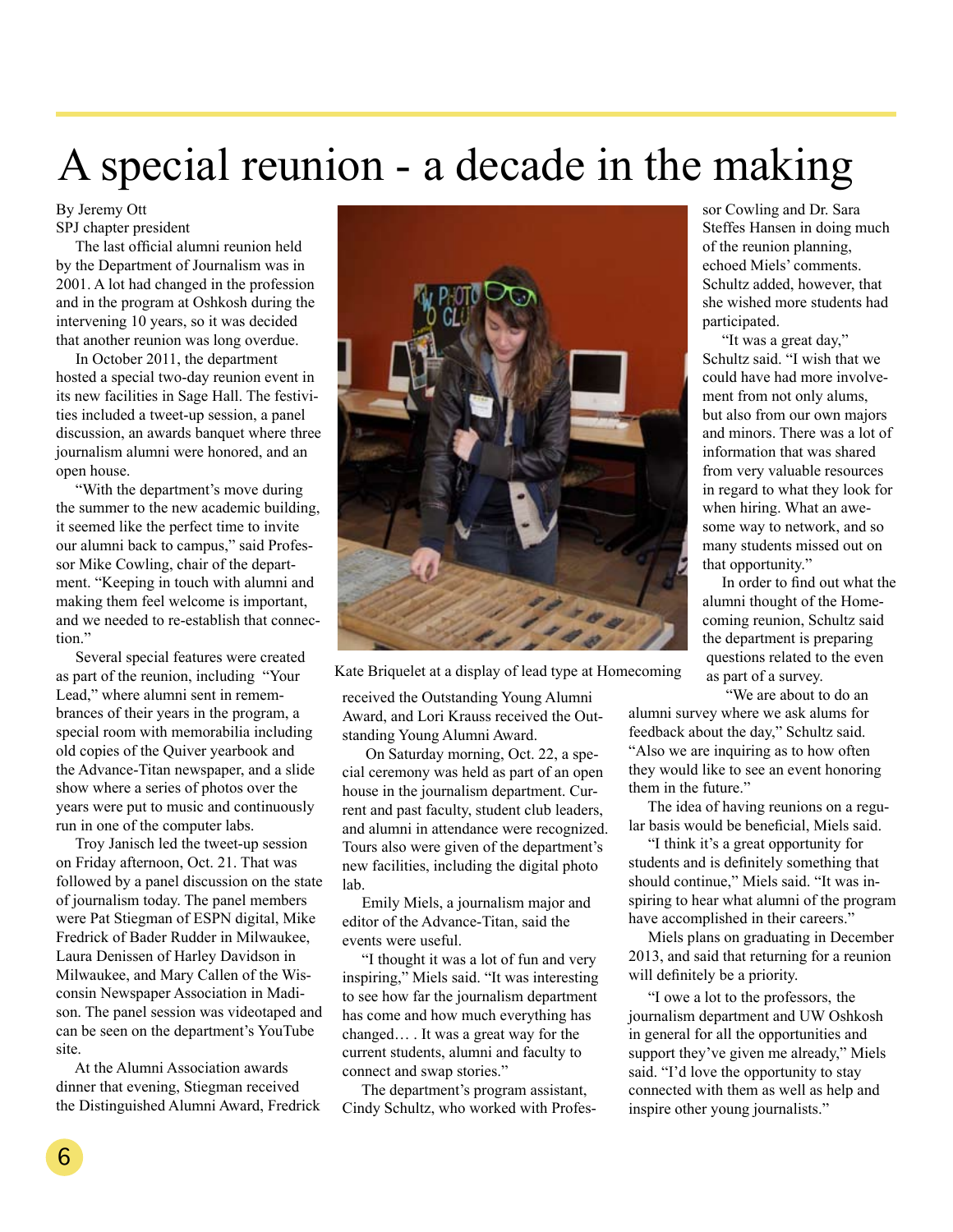## PEPPLER: Finds ingredients for success

#### **Continued from Page 1**

her passion. She completed the pastry arts program at the French Culinary Institute, while building up some real-life skills.

 "One of the internships I had was on a food television show, and it kind of stemmed from there," Peppler said. "I started working in TV and worked as a freelance food stylist for quite a long time before starting full time at The Tasting Table."

 William Hereford, of William Hereford Pictures in Brooklyn, N.Y., said he had the pleasure of working with Peppler in the last year on a number of productions for The Tasting Table.

 "Rebekah's attention to detail and general ambition can turn a ho-hum day of work into something extraordinary," Hereford said in a letter of support. "It is clear Rebekah understands her craft: she has elegant taste and a knack for recipe development. More importantly, however, Rebekah is inspired."

 Some of Peppler's freelance work went to clients including the Food Network, the Cooking Channel, Kraft, AOL/Kitchen Daily and Organic Gardening, according to Gleason's letter.

 Peppler said her experiences at Oshkosh helped her to realize what she needed to do to achieve her dreams.

 "I had a couple of unique opportunities to travel to different places; I studied in Cambridge for the journalism program and went to Rome for art history," she said. "The study abroad opened a lot of doors and made me realize that I couldn't stay in Wisconsin to do what I wanted to accomplish in my professional career."

 It only took Peppler four years to achieve what she thought would take many years, which she says leaves the next few years open to what comes next.

 "I think the over-arching accomplishment I had was that I wanted to combine food and writing, but I didn't really know how to do it," she said. "This job was the first place that I've been able to do everything I've strived to do with writing, photography, food styling, recipe development, interviewing chefs and trying new foods all at the same time.

 "I think it's a huge accomplishment to be able to do that at a young age because this is kind of my ultimate goal. Now I have the opportunity to create an entirely new set of goals because I've accomplished this sooner than I expected."

## VIRBITSKY: Passion leads to Olympics

#### **Continued from Page 1**

storylines every day."

 Virbitsky's career began when she was selected for an internship for the U.S. Olympic Committee during her time spent in the public relations graduate program at Ball State University.

 "The USOC is recognized by the International Olympic Committee as the sole entity in the United States whose mission involves training, entering and underwriting the full expenses for the U.S. teams in the Olympic, Paralympic, Youth Olympic, Pan American and Parapan American Games," Henderson wrote. "It also oversees the process by which the U.S. cities seek to be selected as a candidate city to host the Olympic and Paralympic Games, winter or summer."

Virbitsky learned many real-life skills

while at Oshkosh in the classroom and in writing for The Advance-Titan, The Northwestern and the Integrated Marketing and Communications office.

 "From learning the ins-and-outs of AP writing style to presenting in front of large groups of people both in the gym and the classroom, UWO gave me the skills and confidence necessary for pursuing my dream," she said.

 Although Virbitsky has achieved much already in her young career and is grateful for the recognition, she says she has many more goals to pursue.

 "I'm incredibly honored to have been chosen as an Outstanding Alumni," she said. "I remember sitting in class—we were in Clow at that time—reading every bio of the accomplished Oshkosh alumni hanging on the walls. Those profiles gave me something to strive for—they made me want to do something special with my career."

 It's no doubt she will be busy working with the international media to cover every U.S. athlete in the 2012 London Olympic Games this summer, but she says what she takes from the task makes it all worthwhile.

 "To me, there's no greater honor than helping to tell the stories of incredible U.S. athletes—many of whom have inspired me to jump a little higher, push a little harder and dream a little bigger," she said. "Working for an organization with a mission to 'inspire all Americans' and knowing that something I've done during my workday has made the life of someone else a little better, a little brighter—that makes me proud."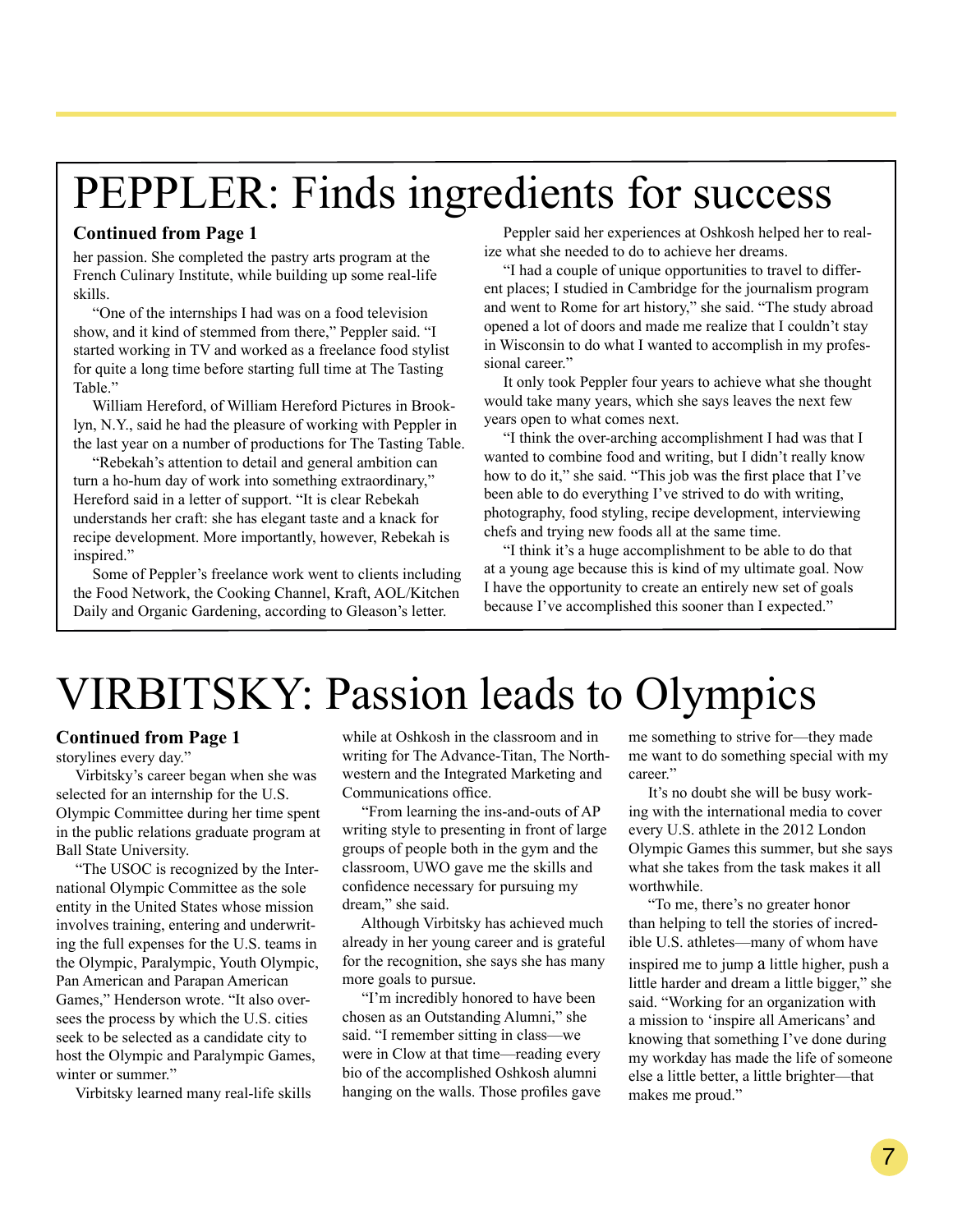## SPJ students have busy year  $\sqrt{94}$  journalism graduate

 The student members of the Society of Professional Journalists were on the go much of the year, attending conferences and networking, touring a newspaper, hosting guest speakers, promoting a national writing competition, and holding fund-raisers.

 In the fall, five students and chapter adviser Professor Mike Cowling visited the offices of The Milwaukee Journal Sentinel. They toured the newsroom and talked to various editors, hearing how the paper is transitioning to a mobile- and web-first publication, and heard about internship possibilities.

 In January, three students participated in the Wisconsin Newspaper Association convention in Madison. At the convention, the students went to various sessions, met with students from other campuses, and attended the awards luncheon.

 To top off their travels, five students drove to Minneapolis at the end of March to attend the Region 6 conference. It

had been several years since Oshkosh had been represented at the regional conference. The students said the conference featured many valuable sessions, particularly on the digital growth of the media.

 Guest speakers at the weekly meetings of the SPJ chapter included Alex Hummel, director of news and public relations in the Integrated Marketing and Communications office on campus, and Terri Dougherty, a alumna of the journalism program who does freelance writing and also works as an associate editor at J.J. Keller & **Associates** 

 The chapter continued to solicit and process entries for the national Hearst Foundation writing competition. Articles were submitted this academic year in five different writing categories.

 Regular members during the year were: Jeremy Ott, president; Molly Linn, secretary; Morgan Counts, Taylor Lackey, Sonia Zimmerman and Brian Osmond.

# will be keynote speaker

 Blois Olson, Class of '94 with degrees in journalism and political science, has been selected to be the keynote speaker at the UW Oshkosh Foundation Community Breakfast on Sept. 18, 2012.

 Olson is senior counsel—public affairs + media at Tunheim Partners in Minneapolis. He also is the founder and publisher at morning take.

 The following background information is from his LinkedIn site:

 Olson provides leadership for Tunheim Partners and its clients in public affairs, crisis communication and online strategy. Prior to joining Tunheim, he founded and led New School Communications for nine years.

 He works for clients across the country, including corporations and organizations in health care, technology, energy, telecommunications, real estate, retail and consumer products, food and beverage, and legal affairs.

 Olson reads and monitors dozens of media outlets on a daily basis. He has worked with national and regional media, politicians, lobbyists and media relations experts. In 1998, he co-founded MN-Politics.com, the leading online source for Minnesota political information, and he is the former co-publisher of "Politics In Minnesota."

 His interest in media and current affairs can be traced to his job as a daily newspaper carrier for the St. Paul Pioneer Press and Dispatch. While a student at UW Oshkosh, he worked for The Advance-Titan.

## RE-ACCREDITATION: Council gives OK

#### **Continued from Page 1**

and Production, and Ad Media. In addition, they must take three courses from a selection of five or six that provide knowledge important in the advertising field.

A second site team visited the department in November 2011, and this time found the department to be in compliance in the Curriculum standard. After the ACEJMC Committee approved the site team's report in March, 2012, the ACEJMC Council gave its blessing in April.

 The Council, in a letter to Chancellor Richard Wells, said it concurred with the site team report and the Committee vote. It said the next visit for the program would be during the 2015- 2016 academic year.

 In the letter, Peter Bhatia, the Council president, said, "Please accept my congratulations and best wishes for continued success for the Department of Journalism at the University of Wisconsin Oshkosh, its students, faculty and other professional media constituencies it serves."

 Professor Mike Cowling, the journalism chair, said that receiving re-accreditation was well worth the hard work put in by the department's faculty and staff.

 "We are one of only three accredited programs in Wisconsin," he said. "Being accredited means that our students are getting an education that is backed by strict standards and guidelines supported by the industry. It also is a great recruiting tool for bringing students into the program."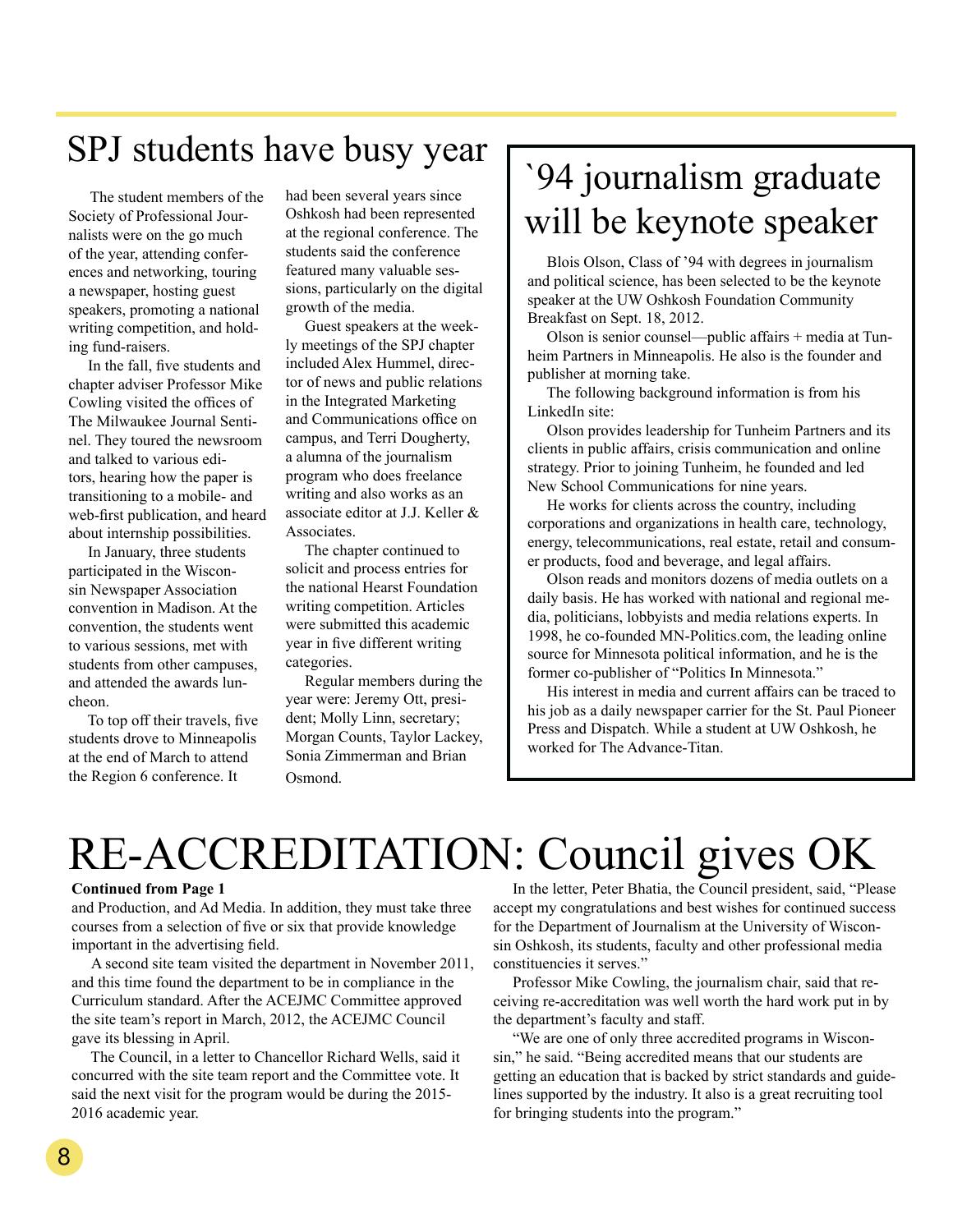## NEWSPA tradition of training students continues

By Jeremy Ott SPJ chapter president

 With nearly 400 students from 25 different high schools in attendance, the 2012 NEWSPA conference at Reeve Memorial Union on April 25 was a success, according to Barb Benish, the group's executive secretary.

 Benish said that although attendance was down some from the previous year, she thought it was one of the best conferences sponsored by the Northeastern Wisconsin Scholastic Press Association in a long time.

 "What was particularly exciting this year was the large number of speakers we had who were NEWSPA alumni," Benish said.

 This year's conference consisted of more than 40 guest speakers, including keynote speaker Pat Stiegman, editor-inchief and vice president of digital media at ESPN.

 Stiegman, a UW Oshkosh journalism graduate who Benish referred to as "a renowned journalist," spoke for 45 minutes about his four E's of success: experience, enthusiasm, energy and execution.

 The journalism department's program assistant, Cindy Schultz, who assists in organizing the annual event, said Stiegman's speech was popular among the students.

 "Pat Stiegman was very well received," Schultz said. "A lot of good comments were received about the keynote address."

 Other speakers included Milwaukee Journal Sentinel reporter Meg Jones, WLUK FOX 11 weekend producer Hillary Kline, and Oshkosh North High School adviser Jason Cummings.

 Sessions included "Get Yourself on YouTube," "Get the Dirt: Harnessing Search Functions on the Web to Get the Story," and "Do You Love Facebook or Twitter? It Could Land You a Job."

 At the end of each session, students who attended were able to fill out assessment sheets to grade the presentations. Benish said every speaker received positive comments.



Students at the NEWSPA spring conference comparing papers from other schools

 "I loved his energy," a student at Cumming's brainstorming session wrote. "I can't wait to use these suggestions for my future issues."

 Due to the enthusiasm shown by the students throughout the day, Schultz said she hopes the high school journalists seriously consider Oshkosh when choosing a university to attend.

 "I think it is an excellent recruiting tool," Schultz said. "I wish that we had a way of tracking to see how many students come to UW Oshkosh after participating in NEWSPA. I am also very curious about how many of those students wound up majoring or minoring in journalism after having attended NEWSPA in the past. I know that some of our journalism students were NEWSPA attendees a few years ago."

 Getting more than 40 guest speakers to participate at the one-day event is not an easy task.

 "Yes, it's a lot of work to put together a conference with 40-plus speakers and 400 or more students and advisers," Benish said. "But when you see the students engaged and staying after to meet with

presenters, you know it's worth it."

 Besides the numerous sessions at the conference, the NEWSPA board of directors introduced something new for the students this year – Twitter.

 "We tried a live Twitter feed," Benish said. "By the number of students who stood around the hallway outside of the ballroom watching the feed, I know it was a success."

 Schultz said the NEWSPA board members are hoping to expand on the live Twitter feed next year.

 Schultz said she is looking forward to what next year's conference will consist of because Benish is "pretty awesome in finding speakers and putting together great topics."

 "I love all of the energy that the students bring to this campus while they are here," Schultz said. "I also enjoy seeing if their respective schools have put together their own T-shirts to wear on the day—to set them apart from the rest of the crowd. I am excited to see what NEWSPA 2013 will have to offer."